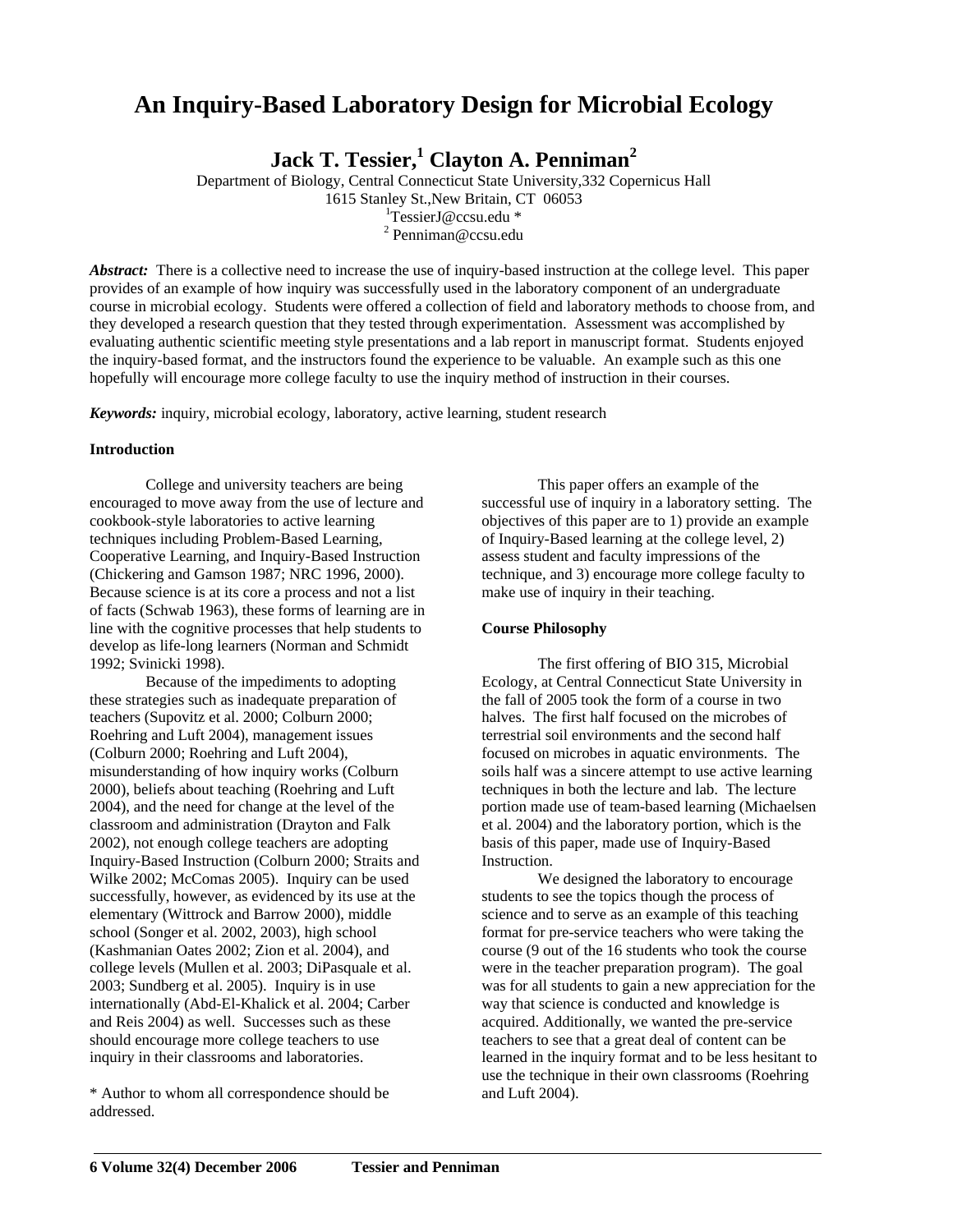# **Course Details**

The 16 students who took the course had five weeks to work on their research project after spending the first week taking a walking tour of the forested park near campus that they used for their projects. We gave students a description of five common research techniques from which to choose in conducting their research (Table 1). During the five

weeks of their work, the students were required to come up with a question about soil microbes that interested them, write scientific hypotheses that could be tested using the available techniques, conduct the field and laboratory work, and complete the data analysis. The last week of the soils portion of the lab was used for groups to give a presentation of their work as if they were at a scientific conference.

| TABLE 1. Research methodologies provided to students for use in their inquiry-based projects. All requisite |  |
|-------------------------------------------------------------------------------------------------------------|--|
| materials were available in the lab room.                                                                   |  |

| Soil Macrofauna Methods                                                                                                                          |
|--------------------------------------------------------------------------------------------------------------------------------------------------|
|                                                                                                                                                  |
| 1. Collect soil samples.                                                                                                                         |
| 2. Place soil on top of screen in bottom of funnel.                                                                                              |
| 3. Add 1 cm of ethanol to the bottom of the collection vessel.                                                                                   |
| 4. Position the funnel on top of the collection vessel with the neck inserted in the collecting vessel and turn                                  |
| on the lights above the funnel.                                                                                                                  |
| 5. Allow apparatus to set for a week.                                                                                                            |
| 6. Spread collection onto a petri dish and identify the collection under a dissecting                                                            |
| microscope.                                                                                                                                      |
| <b>Bacterial and Fungal Morphospecies</b>                                                                                                        |
|                                                                                                                                                  |
| 1. Mix agar using directions on label. Make glucose agar, R2A agar, and Rose Bengal                                                              |
| agar (500 mL is sufficient for $15 - 18$ plates).                                                                                                |
| 2. Autoclave agar and allow to cool a bit                                                                                                        |
| 3. Pour agar into sterile petri dishes and allow to cool.                                                                                        |
| 4. Collect soil samples.                                                                                                                         |
| 5. Weigh 5 g of soil into a 50 mL centrifuge tube and fill to the 50 mL mark with DI                                                             |
| water.                                                                                                                                           |
| 6. Centrifuge at 1500 RPM for 15 minutes.                                                                                                        |
| 7. Remove 5 mL and add those 5 mL to another 50 mL centrifuge tube and fill that tube                                                            |
| to the 50 mL mark with DI water.                                                                                                                 |
| 8. Centrifuge at 3500 RPM for 10 minutes.                                                                                                        |
| 9. Create a dilution series by pipetting 1 mL from the second centrifugation into a beaker                                                       |
| and adding 9 mL of DI water. Repeat this process two more times. This dilution creates concentrations of $10^{-1}$ , $10^{-2}$ , and $10^{-3}$ . |
| 10. Sterilize an inoculation loop using a flame and inoculate two petri dishes of each                                                           |
| medium for each dilution level.                                                                                                                  |
| 11. Place petri dishes in $35^{\circ}$ C incubator and allow colonies to form.                                                                   |
| 12. Assess the communities for morphospecies.                                                                                                    |
| <b>Nitrification Rates</b>                                                                                                                       |
|                                                                                                                                                  |
| 1. Collect fresh soil sample.                                                                                                                    |
| 2. Rebury half of the sample within a Ziploc bag.                                                                                                |
| 3. Return for the buried sample in two weeks.                                                                                                    |
| 4. Mix 20 g soil with 100 mL 1M potassium sulfate.                                                                                               |
| 5. Shake every minute or two for 30 minutes.                                                                                                     |
| 6. Filter the liquid through filter paper in a funnel into 100 mL volumetric flask.                                                              |
| 7. Bring to volume with the 1M potassium sulfate.                                                                                                |
| 8. Dilute to 1/4 strength for nitrate analysis.                                                                                                  |
| 9. Create 50 and 100 $\mu$ g/L NO <sub>3</sub> N standards.                                                                                      |
| 10. For each sample and standard, place 30 mL liquid in a flask and add one packet of                                                            |
| the Hach 6 nitrate reagent and stir sample continuously for three minutes.                                                                       |
| 11. Allow sample to set for two minutes.                                                                                                         |
| 12. Decant 25 mL of sample into another flask and add one packet of the Hach 3 nitrite                                                           |
| reagent. Shake to dissolve.                                                                                                                      |
| 13. Allow sample to set for 10 minutes.                                                                                                          |
| 14. Zero Hach DR 2000 spectrophotometer with potassium sulfate at 507 nm.                                                                        |
| 15. Read absorbance of untreated, diluted extract in the cuvette.                                                                                |
| 16. Transfer the sample to the cuvette and read absorbance.                                                                                      |
| 17. Subtract the absorbance of the untreated sample from the absorbance of the treated                                                           |
| sample to get the corrected absorbance.                                                                                                          |
| 18. Create a regression of absorbance vs. $NO3N$ of standards.                                                                                   |
| 19. Use this regression to determine the $NO3N$ concentrations of your samples.                                                                  |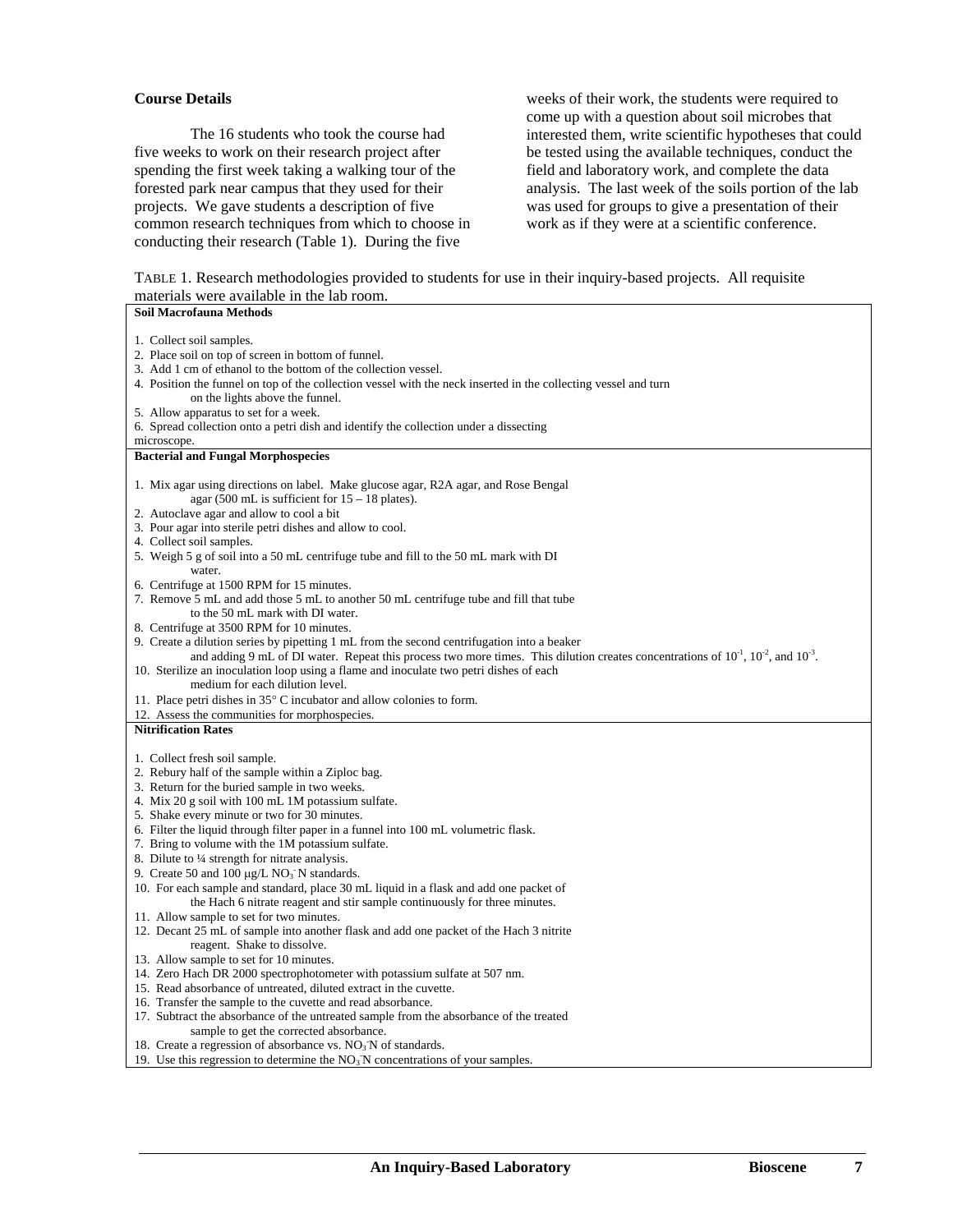# TABLE 1

# (Continued)

#### **Soil Respiration Assay**

- 1. Collect soil samples.
- 2. Place 10 g soil in the biometer flask and stopper.
- 3. Add 20 mL 2M NaOH to the opposite side of the biometer flask and stopper.
- 4. Incubate for 24 h.
- 5. Unstopper and add 5 mL 1M BaCl<sub>2</sub> to the NaOH and allow precipitation of carbonate to stop.
- 6. Decant NaOH solution into a beaker and add 5 mL thymolphthalein indicator to produce blue coloration.
- 7. Titrate with 2N HCl to the thymolphthalien endpoint (clear).
- 8.  $CO<sub>2</sub>$  evolution is equal to  $(V B)^*$  NE, where B is HCl needed for a control setup, V

is the HCl needed for the soil setup,  $N = 2$  (HCl normality), and E is the equivalent weight (22 for CO<sub>2</sub>). Correct the result to grams of CO<sub>2</sub> evolved per gram of soil per hour.

#### **Mychorrizae Assessment**

- 1. Collect root samples.
- 2. Wash to remove soil particles.
- 3. Trim and fit in the cassettes. Pack loosely.
- 4. Preboil sufficient 10% KOH to cover cassettes, then soak cassettes in KOH for 10 20 minutes to clear the roots.
- 5. Wash roots with DI water 5 times.
- 6. Immerse cassettes in 2% HCl for 15 20 minutes.
- 7. Preboil sufficient stain solution (trypan blue and acid fuschin should each be used) to cover the cassettes, then soak cassettes for 5 minutes.

8. Rinse roots with DI water 5 times.

9. Store roots in DI water at 4° C for one week.

10. Assess degree of mycorrhizal infection under a microscope.

Students worked in the same three groups that they used for the team-based learning (Michaelsen et al. 2004) that they were experiencing in the lecture portion of the course. As the students worked, the faculty were available for answering any questions that the students had and helped the students to organize materials and techniques. The faculty also provided instruction regarding the methods that the students chose to use if the students had not used a similar method in any previous course. The research projects that students chose included structural and functional comparisons of soil microbes at an increasing distance from a stream, between intact forest and areas that were logged, and beneath invasive species and beneath native species.

This design provided an authentic research experience for the students (McComas 2005), and helped them to appreciate the challenges of conducting the research that professional scientists perform to provide the knowledge that that is incorporated into science textbooks. Along with an authentic research experience, Inquiry-Based Instruction needs to include appropriate and authentic assessment of student learning (NRC 1996; Straits and Wilke 2002; Colburn 2004; McComas 2005). We accomplished this assessment in two forms. First, student groups gave a scientific presentation describing their questions, hypotheses, methods, and results (Table 2). Second, students individually completed lab reports in the standard scientific format (Table 3). The faculty provided time during lab for students to ask any questions they had about how to present and write in a scientific format. Given that this was a 300 level course, most students had already been exposed to primary literature. Performing these assessment activities required students to act as scientists. (When scientists do research, they present the results of their research at scientific meetings and also submit their work for publication.) In addition, students gave each other peer evaluation grades after the presentations based on group contracts written at the beginning of the lab. A student's average peer evaluation grade (as a percentage) was multiplied by their group's presentation grade to determine the student's grade on the presentation.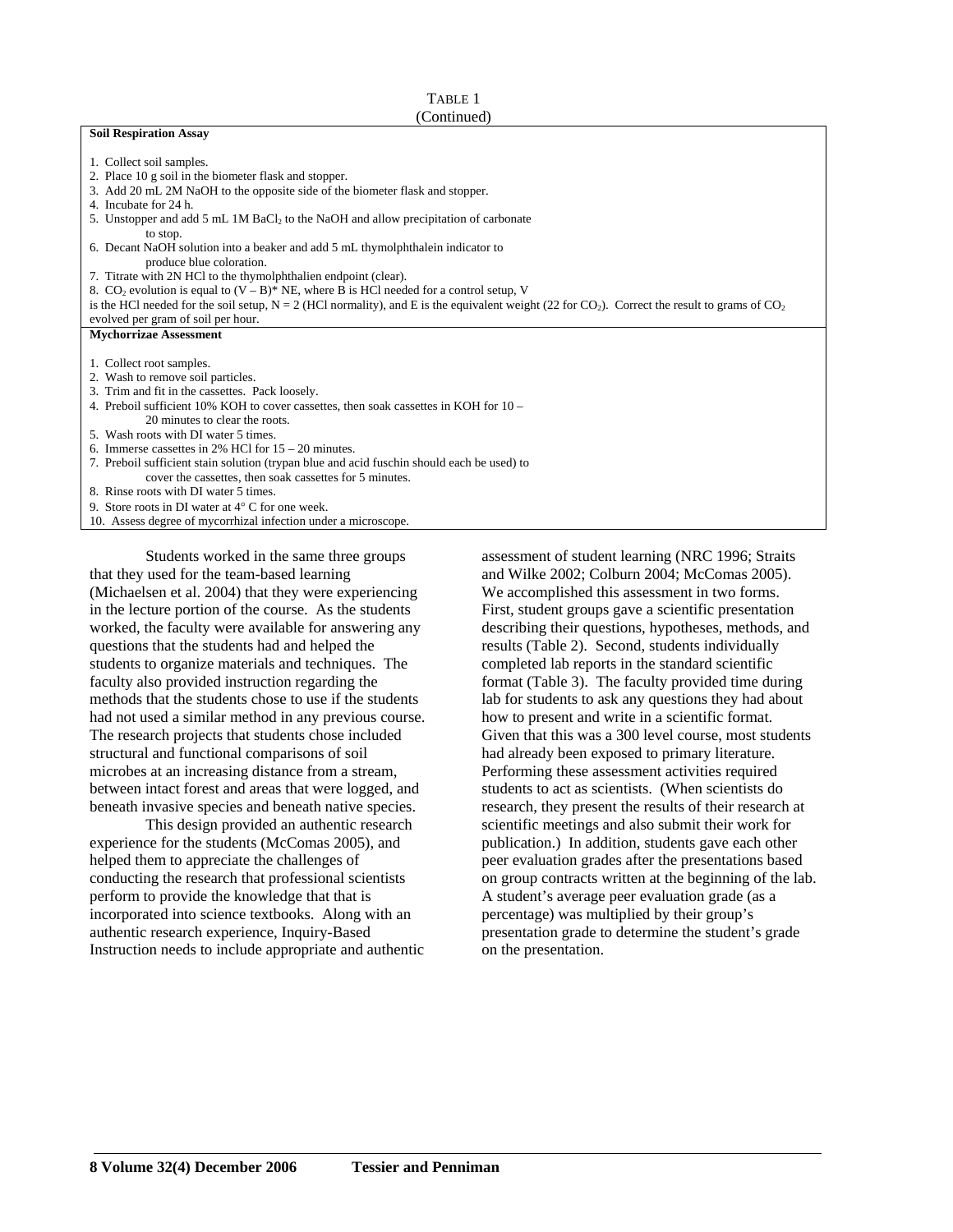| Title Grade                         | 15 Title is brief but<br>descriptive of the study                                                                                                                                                                                                      | 10 Title is excessively long or<br>does not indicate the subject of<br>the study     | 0 Title is missing                                                                                    |
|-------------------------------------|--------------------------------------------------------------------------------------------------------------------------------------------------------------------------------------------------------------------------------------------------------|--------------------------------------------------------------------------------------|-------------------------------------------------------------------------------------------------------|
| <b>Introduction Grade</b>           | 15 Introduction brings the<br>intelligent, lay-audience up to<br>speed, indicates the importance of<br>the topic studied, and ends with<br>the objectives of the study                                                                                 | 10 Introduction is lacking in 1 of<br>the required components                        | 5 Introduction is lacking in 2 or<br>more of the required components                                  |
| Methods Grade                       | 15 Methods section<br>provides a general background of<br>how the study was done                                                                                                                                                                       | 10 Methods were minimal and<br>left the audience wondering what<br>was actually done | 0 Methods were absent                                                                                 |
| <b>Results and Discussion Grade</b> | 15 Results & Discussion<br>gives figures and/or tables to<br>lucidly display the data, oral<br>description fairly interprets the<br>data, provides caution regarding<br>the limitations of the study, and<br>provides direction for future<br>research | 10 Results & Discussion lack 1 or<br>2 of the required components                    | 5 Results & Discussion lack 3 or<br>more of the required components                                   |
| <b>Conclusion Grade</b>             | 15 Conclusion wraps up the<br>findings of the study and offers<br>direction for the future                                                                                                                                                             | 10 Conclusion is lacking in 1 of<br>the required components                          | 5 Conclusion is lacking in both of<br>the required components                                         |
| General Grade                       | 15 No spelling errors,<br>presentation is easy to follow, and<br>PowerPoint slides are easy to see<br>and understand                                                                                                                                   | 10 Presentation is lacking in 1<br>general requirement                               | 5 Presentation is lacking in 2 or<br>more general requirements                                        |
|                                     | Final Grade (including 10 free<br>points)                                                                                                                                                                                                              |                                                                                      | <b>Average Peer Evaluation</b><br>(multiplied by group's grade to<br>calculate student's Final Grade) |

TABLE 2. Rubric used for grading the group scientific presentations of the students' research.

| TABLE 3. Rubric used for grading the individual scientific reports of the students' research. |  |  |  |
|-----------------------------------------------------------------------------------------------|--|--|--|
|                                                                                               |  |  |  |

| <b>Title Grade</b>               | 10 Title is brief but<br>descriptive of the study                                                                                                                                                                                          | 5 Title is excessively long or<br>does not indicate the subject of<br>the study | $0 \square$ Title is missing                                                |
|----------------------------------|--------------------------------------------------------------------------------------------------------------------------------------------------------------------------------------------------------------------------------------------|---------------------------------------------------------------------------------|-----------------------------------------------------------------------------|
| <b>Introduction Grade</b>        | 10 Introduction brings the<br>intelligent, lay-reader up to<br>speed,<br>cites background literature,<br>indicates the importance of the<br>topic studied, and ends with the<br>objectives of the study                                    | 5 Introduction is lacking in 1 or 2<br>of the required components               | 0 Introduction is lacking in 3 or<br>more of the required components        |
| Methods Grade                    | 10 Methods section<br>details the materials used and the<br>methods employed in enough<br>detail to repeat the study                                                                                                                       | 5 Materials or<br>sufficient detail are lacking                                 | 0 Materials and<br>sufficient detail are lacking                            |
| <b>Results Grade</b>             | 10 Results section gives figures<br>and/or tables to lucidly display<br>the data, factual representation<br>of the results are given in text<br>format, and<br>interpretation of the data is NOT<br>present.                               | 5 Results lack 1 of the required<br>components                                  | 0 Results lack 2 or more of the<br>required components                      |
| <b>Discussion Grade</b>          | 10 Discussion interprets the data<br>fairly.<br>indicates the relevance of the<br>current findings to other<br>literature.<br>provides caution regarding the<br>limitations of the study, and<br>provides direction for future<br>research | 5 Discussion is lacking in 1 or 2<br>of the required components                 | 0 Discussion is lacking in 3 or<br>more of the required components          |
| <b>Literature Citation Grade</b> | 10 Literature citations<br>include at least 5 primary<br>literature sources, are cited<br>accurately, and are referenced in<br>the paper.                                                                                                  | 5 Literature Cited is lacking in 1<br>of the required components                | 0 Literature Cited is lacking in 2<br>or more of the required<br>components |
| General Grade                    | 10 No spelling errors, all<br>statements are easy to read and<br>understand, and pages are<br>numbered                                                                                                                                     | 5 Paper is lacking in 1 general<br>requirement                                  | 0 Paper is lacking in 2 or more<br>general requirements                     |
|                                  | $\leftarrow$ Final Grade (including 30 free<br>points)                                                                                                                                                                                     |                                                                                 |                                                                             |

## **Outcomes**

The need for information regarding student and faculty perceptions of Inquiry-Based Instruction (Keys and Bryan 2001) encouraged us to conduct a voluntary survey of the students regarding their opinions about the lab. They were asked to comment on class activities that encouraged them to learn, class activities that made learning difficult, and

whether they would have preferred a cookbook style lab in place of the Inquiry-Based lab experience.

Fourteen students completed the voluntary survey. Students wrote that picking an experimental idea for lab, group responsibilities, and group work in general encouraged them to learn. One student wrote that the groups were too large and this made it difficult to learn. Eleven of the students stated that they preferred the Inquiry-Based style of lab and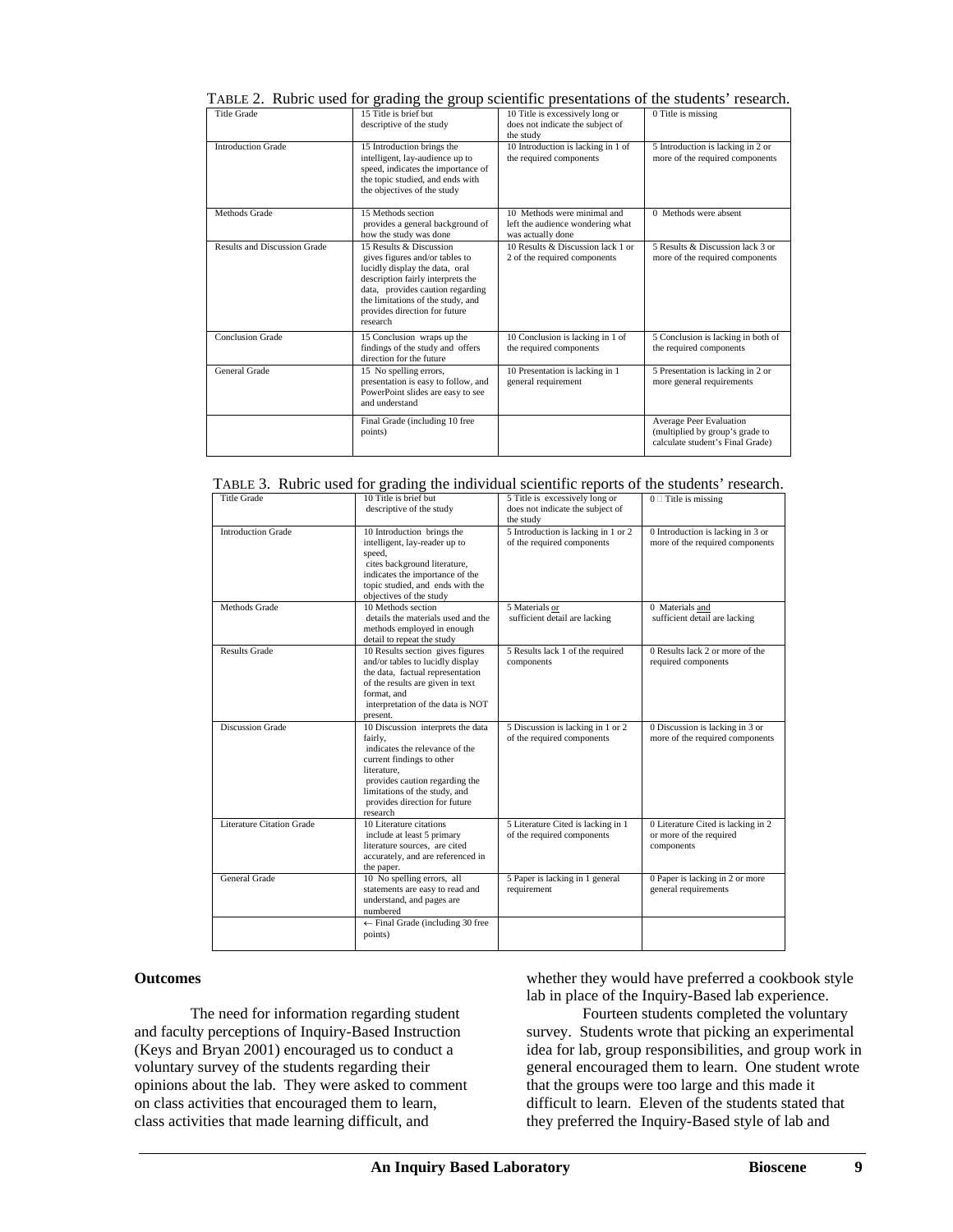three indicated that they would have preferred a cookbook style lab. Students wrote that the Inquiry-Based lab was a "great learning experience" and that "predetermined labs can be boring." Students liked the Inquiry-Based lab because it "allows for independent learning" and noted that they "teach more than the cookbook labs." One student reported that s/he "enjoyed this course more than any other biology course I've had so far (not kidding)." The one complaint that was raised was a need for more time to complete the research. Clearly students were excited about the work and wanted more time to conduct the project. Based upon these comments we are convinced that the students enjoyed the Inquiry-Based experience and appreciated the flexibility and education it provided them.

The experience to be rewarding and informative for the instructors. Students were engaged throughout the experience and were keenly interested in their results. These are the responses that faculty hope to get from their students. The design of the lab required a front-loading of the effort by the faculty. Each method had to be tested before the semester and all requisite materials needed to be acquired and made available by the start of the semester. Once the lab began, however, we were free to concentrate on the process that the students were

### **Acknowledgements**

The authors thank the Department of Biology at Central Connecticut State University for supporting the use of new teaching techniques and the students of BIO 315 in the fall of 2005 for their work. This project was supported by a Connecticut State University Curriculum Development Grant. We also thank two anonymous reviewers for their helpful comments that improved the manuscript.

### **References**

ABD-EL-KHALICK, F., S. BOUJAOUDE, R. DUSCHL, N.G. LEDERMAN, R. MAMLOK-NAAMAN, A. HOFSTEIN, M. NIAZ, D. TREAGUST, AND H-L. TUAN. 2004. Inquiry in science education: international perspectives. *Science Education* 88(3):397-419.

CARBER, S. AND S. REIS. 2004. Commonalities in IB practice and the schoolwide enrichment model. *Journal of Research in International Education* 3(3):339-359.

CHICKERING, A.W. AND Z.F. GAMSON. 1987. Seven principles for good practice in undergraduate education. *AAHE Bulletin* March: 3-7.

COLBURN, A. 2000. An inquiry primer. *Science Scope* 23(6):42-44.

following and encourage them to develop interesting hypotheses and research. This experience is in contrast to formulaic labs, where the faculty must prepare the lab each week and spend time simply making sure that the lab is working. In this inquiry format, students performed problem solving and the faculty could serve as guides (King 1993). Collectively, these experiences were rewarding for both students and faculty as the students took ownership of their projects and worked diligently toward their successful completion.

# **Conclusions**

This paper serves as an example of the use of inquiry in a college laboratory. It is hoped that the report of successful implementation of Inquiry-Based Instruction in this lab will encourage more college teachers to use Inquiry-Based Instruction since this method is engaging for the students, rewarding for the faculty, and in line with science teaching standards. Students found the experience to be rewarding, educational, and enjoyable. We were encouraged to continue using the technique because of the success in this first offering of the course.

COLBURN, A. 2004. Inquiring scientists want to know. *Educational Leadership* 62(1):63- 66.

DIPASQUALE, D.M., C.L. MASON, AND F.W. KOLKHORST. 2003. Exercise in inquiry: critical thinking in an inquiry-based exercise physiology laboratory course. *Journal of College Science Teaching* 32(6):388-393.

- DRAYTON, B. AND J. FALK. 2002. Inquiry-oriented science as a feature of your school system: what does it take? *Science Educator* 11(1):9-17.
- KASHMANIAN OATES, K. 2002. Inquiry science: case study in antibiotic prospecting. *The American Biology Teacher* 64(3):184-187.

KEYS, C.W. AND L.A. BRYAN. 2001. Co-constructing inquiry-based science with teachers: essential research for lasting reform. *Journal of Research in Science Teaching* 38(6):631-645.

KING, A. 1993. From sage on the stage to guide on the side. *College Teaching* 4(1):30-35.

MCCOMAS, W. 2005. Laboratory instruction in the service of science teaching and learning. *The Science Teacher* 72(7):24-29.

- MICHAELSEN, L.K., A.B. KNIGHT, AND L.D. FINK. 2004. *Team-Based Learning: A Transformative Use of Small Groups in College Teaching*. Stylus Publishing. Sterling, VA.
- MULLEN, D.M., M.L. RUTLEDGE, AND S.H. SWAIN. 2003. Modeling the process of science: